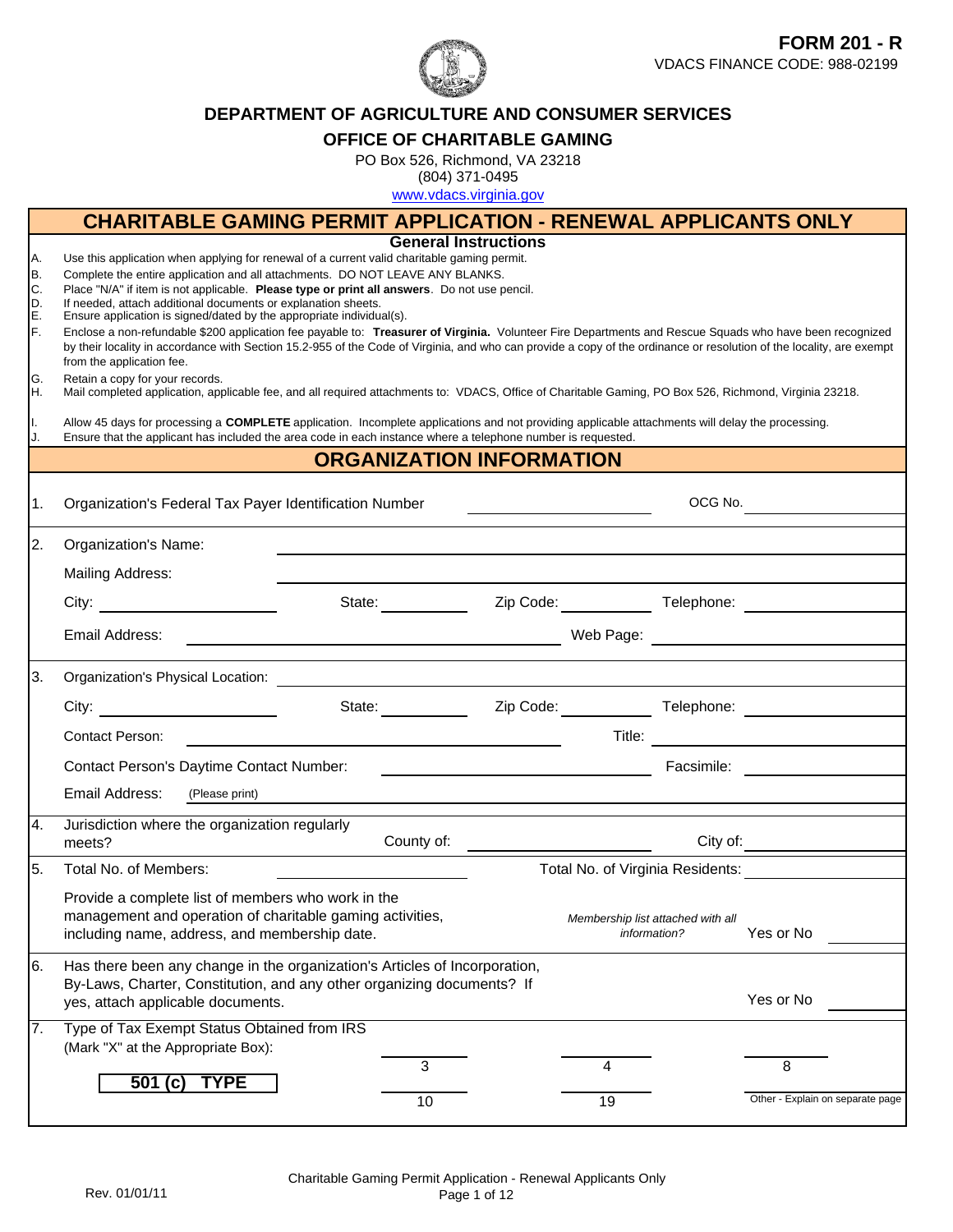|     |                                                                                                                                                                                                                                                                                                                                                                                                                                                                                               | <b>ORGANIZATION INFORMATION</b> |                                                                                                     |                 |
|-----|-----------------------------------------------------------------------------------------------------------------------------------------------------------------------------------------------------------------------------------------------------------------------------------------------------------------------------------------------------------------------------------------------------------------------------------------------------------------------------------------------|---------------------------------|-----------------------------------------------------------------------------------------------------|-----------------|
| 8.  | Type of Organization - Please<br>place an "X" in the appropriate                                                                                                                                                                                                                                                                                                                                                                                                                              | Veterans                        | Community                                                                                           | Fraternal       |
|     | box.                                                                                                                                                                                                                                                                                                                                                                                                                                                                                          | Religious                       | Charitable                                                                                          | Educational     |
|     | Other - Explain:                                                                                                                                                                                                                                                                                                                                                                                                                                                                              |                                 |                                                                                                     |                 |
| 9.  | In the last three years, has the organization had a 501(c) status with the<br>Internal Revenue Service revoked or suspended?                                                                                                                                                                                                                                                                                                                                                                  |                                 | If yes, please explain on a<br>separate page.                                                       | Yes or No       |
| 10. | Is the organization in compliance with Federal and State law relative to the<br>filing, in the last three tax years, of mandated Federal and State tax returns<br>(i.e., 990, 990EZ, 990T, 990PF, etc.)?                                                                                                                                                                                                                                                                                      |                                 | If no, please explain on a<br>separate page.                                                        | Yes or No       |
| 11. | What is the tax period and year of the organization's most recently filed<br>Internal Revenue Service tax Form 990 (including, but not limited to, Form<br>990, 990EZ, 990 PF, 990T) or applicable tax return that hasb een offi8cially<br>filed and received by the IRS? If no return has been filed, please explain on<br>a separate page.                                                                                                                                                  |                                 |                                                                                                     | Month/Date/Year |
|     | Please provide the Total Gross Revenue from Special Events and Activities<br>(Charitable Gaming) as reported to the Internal Revenue Service relative to<br>the charitable gaming activities conducted by the organization on Form 990 -<br>Return of Organization Exempt from Income Tax. If the organization has                                                                                                                                                                            |                                 | Amount<br>reported on Line<br>9.a. of the Form<br>990                                               |                 |
|     | been formally recognized by the IRS as a church, then attach the most<br>recent Statement of Income and Receipts, and Balance Statement.                                                                                                                                                                                                                                                                                                                                                      |                                 | Amount<br>reported on Line<br>6. of the Short<br>Form 990                                           |                 |
| 12. | If your organization is a part of or related to a national office of an<br>organization (See. Section 18.2-340.24.A.1.(i.), Code of Virginia, 1950, as<br>amended), please provide a letter of good standing from the national<br>organization which indicates that your organization is currently covered by<br>the group exempt ruling. If the national and/or state office has provided this<br>information to the Department for the current year, please select N/A (not<br>applicable). |                                 | Copy attached?                                                                                      | Yes or No       |
|     | If this is not applicable to your organization, place an "X" in the box.                                                                                                                                                                                                                                                                                                                                                                                                                      |                                 | Not Applicable                                                                                      |                 |
| 13. | Is your organization recognized as a corporation or a form of limited liability<br>company, as defined by the Code of Virginia, and authorized to do business<br>in Virginia?                                                                                                                                                                                                                                                                                                                 |                                 | If no, explain on a separate page<br>how the organization is exempt<br>from this requirement.       | Yes or No       |
|     | If you answered yes to Item No. 13, is the name as registered at the Virginia<br>State Corporation the same as provided under Item No. 2 of this application.<br>If no, please print registration name below.                                                                                                                                                                                                                                                                                 |                                 |                                                                                                     | Yes or No       |
|     | 14. If you answered yes to Item No. 13, is your organization in good standing<br>with the Virginia State Corporation Commission?                                                                                                                                                                                                                                                                                                                                                              |                                 | If no, please explain on a<br>separate page.                                                        | Yes or No       |
| 15. | Is the organization registered and in good standing with the Virginia<br>Department of Agriculture and Consumer Services to solicit charitable<br>contributions in Virginia?                                                                                                                                                                                                                                                                                                                  |                                 | If no, please explain on a<br>separate page how the<br>organization is exempt from<br>registration. | Yes or No       |
|     | If you answered Yes to Item No. 15, is the name as registered at the Virginia<br>Department of Agriculture and Consumer Services the same as provided<br>under Item No. 2 of this application. If No, please print registration name<br>below.                                                                                                                                                                                                                                                |                                 |                                                                                                     | Yes or No       |
|     |                                                                                                                                                                                                                                                                                                                                                                                                                                                                                               |                                 |                                                                                                     |                 |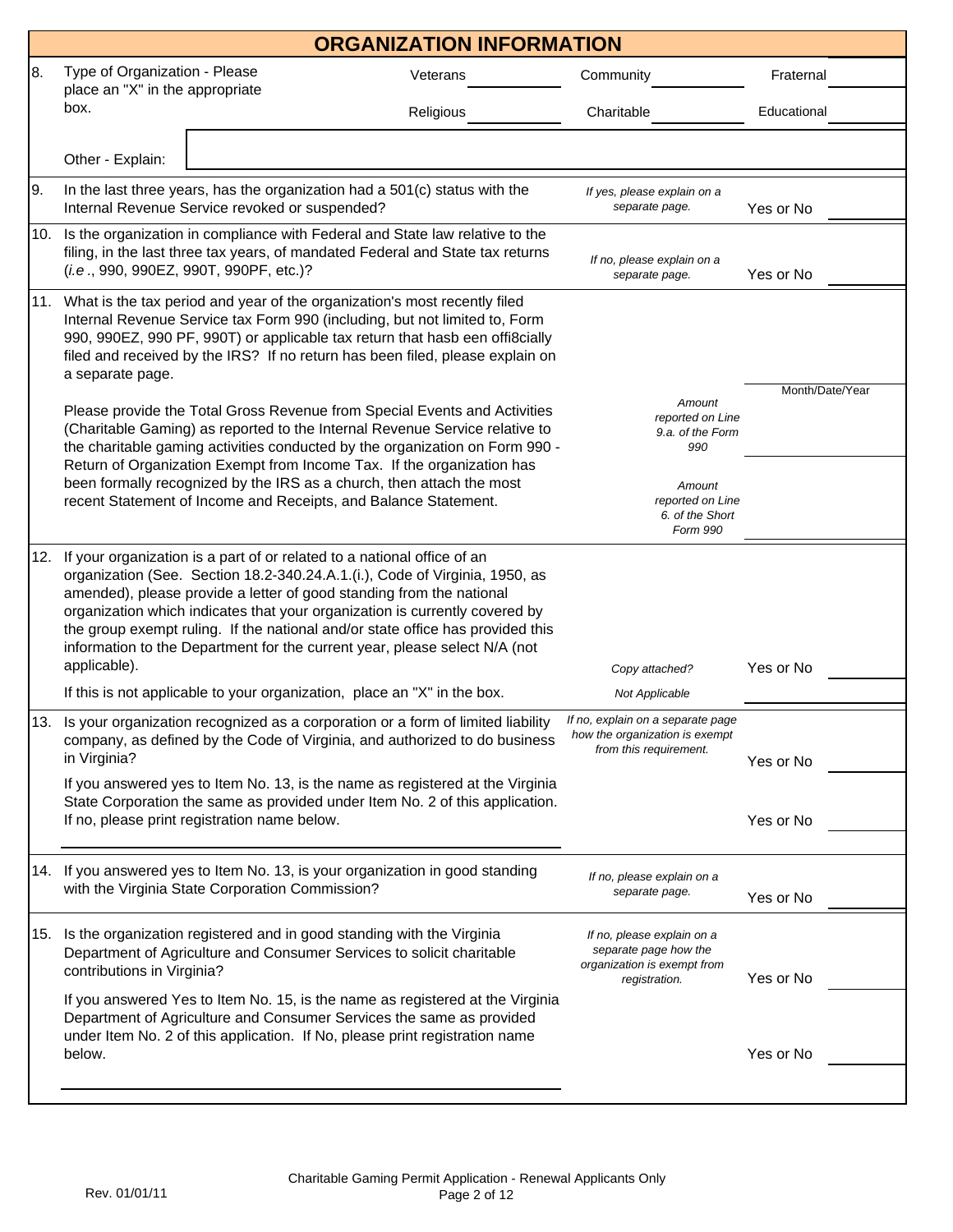|     |                                                                                                                                                                                                                                                                                                                                                                                                                                                                                                                                                                                                                | <b>ORGANIZATION INFORMATION</b>     |                                  |                                                                             |                                                                                  |                                                                              |  |
|-----|----------------------------------------------------------------------------------------------------------------------------------------------------------------------------------------------------------------------------------------------------------------------------------------------------------------------------------------------------------------------------------------------------------------------------------------------------------------------------------------------------------------------------------------------------------------------------------------------------------------|-------------------------------------|----------------------------------|-----------------------------------------------------------------------------|----------------------------------------------------------------------------------|------------------------------------------------------------------------------|--|
| 16. | Has any officer, director, or game manager who participates in the<br>management or operation of any charitable gaming activity ever been (a)<br>convicted of a felony, (2) convicted of any misdemeanor involving fraud,<br>theft or financial crimes within the preceding five years of this application, or<br>(3) participated in the management, operation or conduct of any charitable<br>game which was found by the Department or a court of competent<br>jurisdiction to have been operated in violation of state law, local ordinance,<br>or Department regulation within the last five years?       |                                     |                                  | If Yes, please provide name,<br>address, and details on a<br>separate page. |                                                                                  | Yes or No                                                                    |  |
| 17. | Has any officer, director, or game manager who participates in the conduct<br>of any charitable gaming activity been (a) convicted of a felony in the<br>preceding ten years, (2) convicted of any misdemeanor involving fraud, theft<br>or financial crimes within the preceding five years of this application, or (3)<br>participated in the management, operation or conduct of any charitable<br>game which was found by the Department or a court of competent<br>jurisdiction to have been operated in violation of state law, local ordinance,<br>or Department regulation within the last five years? |                                     |                                  | If Yes, please provide name,<br>address, and details on a<br>separate page. |                                                                                  | Yes or No                                                                    |  |
| 18. | Is any officer, director, game manager, member, or any member who<br>volunteers in the conduct, operation, or management of charitable gaming<br>activities related to a registered supplier, supplier's agent, employee,<br>member of the supplier's immediate family or person residing in the same<br>household who offers, provides, or sells gaming products to your<br>organization?                                                                                                                                                                                                                     |                                     |                                  | provide details on a separate<br>page.                                      | If yes, please explain and                                                       | Yes or No                                                                    |  |
|     |                                                                                                                                                                                                                                                                                                                                                                                                                                                                                                                                                                                                                | <b>CHARITABLE GAMING ACTIVITIES</b> |                                  |                                                                             |                                                                                  |                                                                              |  |
| 19. | List the location(s), day(s), date(s) and time(s) the charitable gaming activity(s) will be held: (List all planned activities below. If more<br>space is needed or your organization utilizes additional facilities, provide the same information relative to the additional facility on a separate page and attach.)<br><b>Building Name (Where Charitable Gaming</b><br>Activities Will Be Held):<br>Physical Address:                                                                                                                                                                                      |                                     |                                  |                                                                             |                                                                                  |                                                                              |  |
|     |                                                                                                                                                                                                                                                                                                                                                                                                                                                                                                                                                                                                                |                                     |                                  |                                                                             |                                                                                  |                                                                              |  |
|     | City/Town:                                                                                                                                                                                                                                                                                                                                                                                                                                                                                                                                                                                                     | State:                              |                                  | Zip Code:                                                                   |                                                                                  |                                                                              |  |
|     | Official Jurisdiction (County of/City of):                                                                                                                                                                                                                                                                                                                                                                                                                                                                                                                                                                     |                                     |                                  |                                                                             |                                                                                  | Annual Pull Tab Event -                                                      |  |
|     | Type of Gaming Activity -<br>Please an "X" by the<br>appropriate box.                                                                                                                                                                                                                                                                                                                                                                                                                                                                                                                                          | Bingo                               |                                  | Stand Alone<br>Raffle                                                       |                                                                                  | Qualified Association,<br>Booster Club, etc. (See.<br>Section 18.2-340.26:2) |  |
|     | Day(s) of the Week and/or Frequency of Gaming Activities:                                                                                                                                                                                                                                                                                                                                                                                                                                                                                                                                                      |                                     |                                  |                                                                             |                                                                                  |                                                                              |  |
|     | Doors Open at Facility                                                                                                                                                                                                                                                                                                                                                                                                                                                                                                                                                                                         | am/pm                               |                                  |                                                                             |                                                                                  | am/pm                                                                        |  |
|     | Begin Game Time<br><u>Land Communication</u>                                                                                                                                                                                                                                                                                                                                                                                                                                                                                                                                                                   | am/pm                               |                                  |                                                                             | End Game Time<br><u>Land Came</u>                                                | am/pm                                                                        |  |
|     | Maximum Occupancy                                                                                                                                                                                                                                                                                                                                                                                                                                                                                                                                                                                              |                                     | <b>Total Square Footage Used</b> |                                                                             |                                                                                  |                                                                              |  |
|     | Facility Charges Per Session:                                                                                                                                                                                                                                                                                                                                                                                                                                                                                                                                                                                  | <b>Facility Lease</b>               |                                  |                                                                             | <b>Equipment Lease</b><br>\$                                                     |                                                                              |  |
|     | Has the organization identified any and all payments and/or consideration paid to the<br>landlord? If no, please explain on a separate page and identify each and every charge,<br>and the amount.                                                                                                                                                                                                                                                                                                                                                                                                             |                                     |                                  |                                                                             |                                                                                  | Yes or No                                                                    |  |
| 20. | A qualified athletic association, or booster club or a band booster club created solely to<br>raise funds for school-sponsored athletic or band activities for a public school or private<br>accredited school (in accordance with § 22.1-19 - Code of Virginia) or to provide<br>scholarships to students attending such school wishing to conduct an annual pull tab<br>event must submit with this application a narrative describing the event. Is narrative<br>attached to this application for this type of event?                                                                                       |                                     |                                  |                                                                             | If not applicable<br>to the applicant<br>organization,<br>please leave<br>blank. | Yes or No                                                                    |  |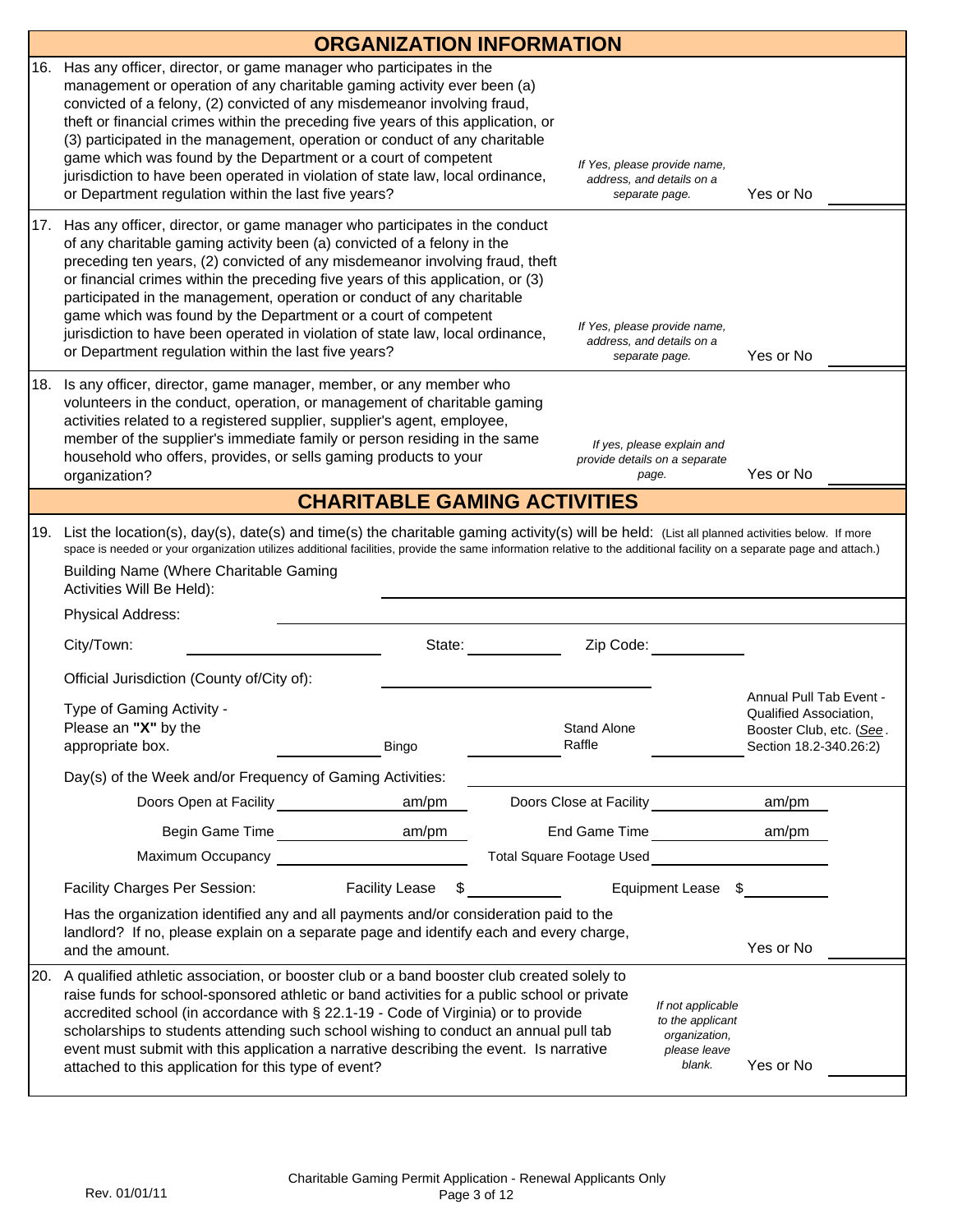|     |    | <b>CHARITABLE GAMING ACTIVITIES</b>                                                                                                                                                                                                                        |                      |                            |                        |      |
|-----|----|------------------------------------------------------------------------------------------------------------------------------------------------------------------------------------------------------------------------------------------------------------|----------------------|----------------------------|------------------------|------|
| 21. |    | FOR ALL CHARITABLE GAMING ACTIVITIES: (If more space is needed or your organization utilizes additional facilities, provide the<br>same information relative to the additional facility on a separate page and attach.)                                    |                      |                            |                        |      |
|     | a. | Who owns and has title to the facility where the charitable gaming<br>activities will occur. Check one.                                                                                                                                                    |                      | Organization               | Yes or No              |      |
|     |    | Other - Explain:                                                                                                                                                                                                                                           |                      | Leased                     | Yes or No              |      |
|     |    | If the applicant organization does not own and have title to the facility,<br>attach a copy of the current lease that authorizes the organization to<br>use the facility in the conduct of charitable gaming activities, including<br>bingo and raffle(s). |                      | Is lease<br>attached?      | Yes or No              |      |
|     | b. | Is the equipment used to conduct the charitable gaming activities<br>owned or leased by the applicant organization? If leased, list the                                                                                                                    |                      | Owned?                     |                        |      |
|     |    | name, address, and contact number of the lessor of the equipment.<br>If leased, attach a separate page with the name of the owner, address, and<br>contact number.                                                                                         |                      | Leased?                    | Yes or No<br>Yes or No |      |
|     | c. | Landlord Full Name:                                                                                                                                                                                                                                        |                      |                            |                        |      |
|     |    | Landlord Address:                                                                                                                                                                                                                                          |                      |                            |                        |      |
|     |    | State:<br>City:                                                                                                                                                                                                                                            | Zip Code:            |                            |                        |      |
|     |    | Contact Person:                                                                                                                                                                                                                                            |                      | Telephone:                 |                        |      |
|     | d. | Name of Facility:                                                                                                                                                                                                                                          | Facility<br>Manager: |                            |                        |      |
|     |    | Facility Telephone:                                                                                                                                                                                                                                        |                      | <b>Facility Facsimile:</b> |                        |      |
|     |    | 22. Are the premises used by more than one organization for the purpose of conducting<br>charitable gaming activities? If yes, please provide the name and address of each<br>organization utilizing this facility on a separate page.                     |                      |                            | Yes or No              |      |
|     |    | 23. For Raffle Applications Only - Will the raffle event be held in conjunction with a casino or Las Vegas<br>night? Please complete the following for each scheduled raffle.                                                                              |                      |                            | Yes or No              |      |
|     | a. | What date does the organization plan to begin raffle ticket sales?<br>Tickets cannot be sold until receipt of a valid charitable gaming permit.                                                                                                            |                      |                            | Month/Date/Year        |      |
|     |    | Raffle drawing date and time of drawing.                                                                                                                                                                                                                   |                      | Month/Date/Year            |                        | Time |
|     | b. | What is the prize to be given away? Use a separate page if needed.                                                                                                                                                                                         |                      |                            |                        |      |
|     |    |                                                                                                                                                                                                                                                            |                      |                            |                        |      |
|     | c. | Were the prize(s) purchased and/or donated? (Use separate page if necessary. Check one box for each prize as to prize being<br>purchased or donated.) Please indicate fair market value of each prize.                                                     |                      |                            |                        |      |
|     | \$ | Purchased<br>Yes or No<br>\$                                                                                                                                                                                                                               |                      | Purchased                  | Yes or No              |      |
|     |    | Donated<br>Yes or No                                                                                                                                                                                                                                       |                      | Donated                    | Yes or No              |      |
|     | d. | What is the total purchase price per ticket? (Use separate page if necessary.) Attach a<br>copy of each sample raffle ticket. See. 11 VAC 15-22-70.C. for required                                                                                         |                      | \$                         |                        |      |
|     | е. | Will volunteers/members who sell raffle tickets be allowed to buy raffle tickets? If<br>yes, please provide a detailed explanation.                                                                                                                        |                      |                            | Yes or No              |      |
|     | f. | Provide a narrative detailing how the raffle will be conducted, its scope, who will be<br>responsible for its oversight, and all rules of play, i.e., what happens if not enough<br>tickets are sold or how many days a winner has to claim the prize.     |                      | Copy<br>attached?          | Yes or No              |      |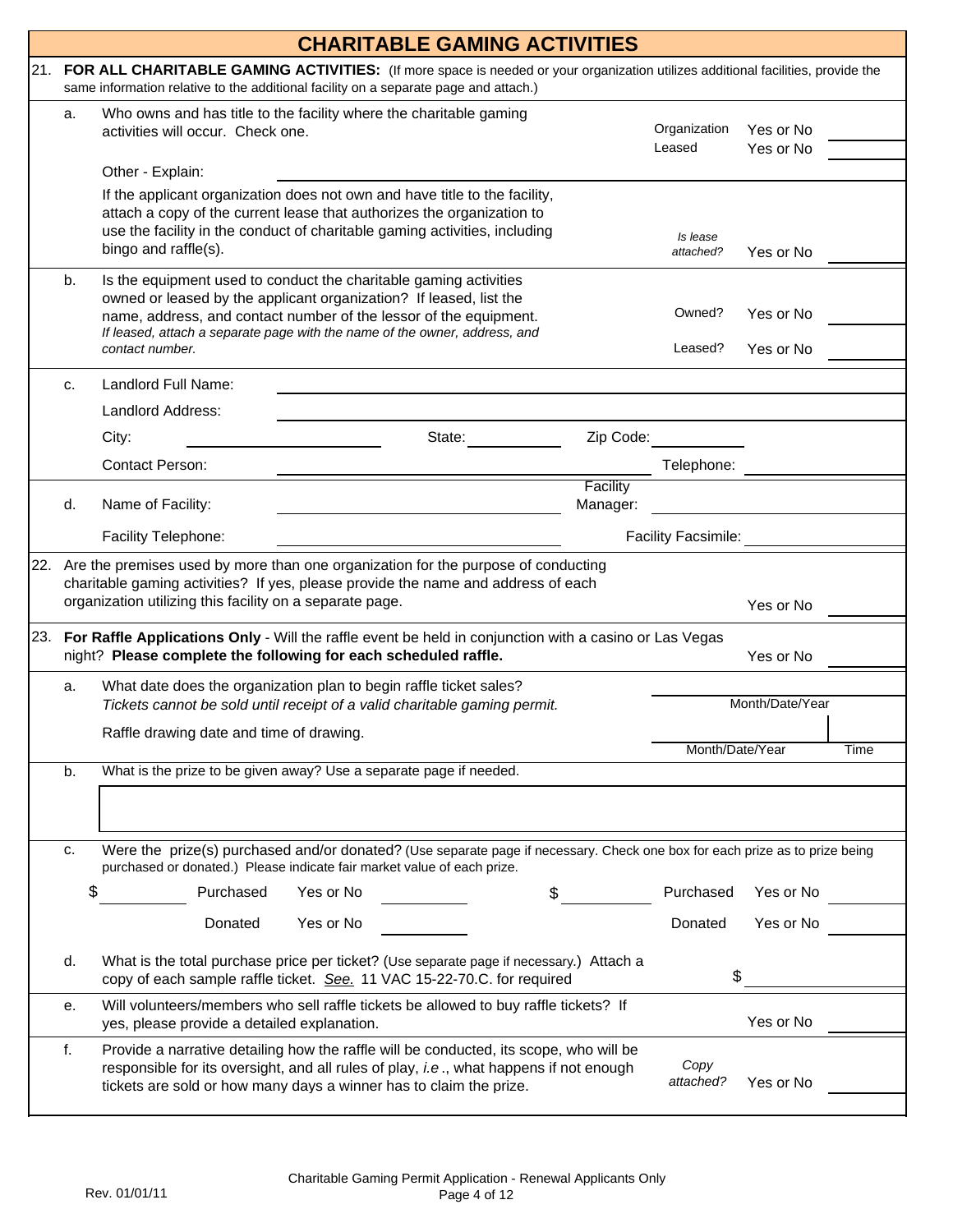|      |                                                                                                                                                                                               |                                                                                                                                                                                                                                                                                                                       | <b>CHARITABLE GAMING ACTIVITIES</b> |              |                                                                                            |              |                         |
|------|-----------------------------------------------------------------------------------------------------------------------------------------------------------------------------------------------|-----------------------------------------------------------------------------------------------------------------------------------------------------------------------------------------------------------------------------------------------------------------------------------------------------------------------|-------------------------------------|--------------|--------------------------------------------------------------------------------------------|--------------|-------------------------|
|      | 24. Are all raffle tickets scheduled to be sold in the Commonwealth of Virginia? If no, provide<br>an explanation of how raffle sales will be conducted if not sold in Virginia.<br>Yes or No |                                                                                                                                                                                                                                                                                                                       |                                     |              |                                                                                            |              |                         |
|      | 25. Full name of person responsible for filing financial reports:                                                                                                                             |                                                                                                                                                                                                                                                                                                                       |                                     |              |                                                                                            |              |                         |
|      |                                                                                                                                                                                               | Relationship to Organization:                                                                                                                                                                                                                                                                                         |                                     | First        |                                                                                            | Middle       | Last                    |
|      |                                                                                                                                                                                               | <b>Street Address:</b>                                                                                                                                                                                                                                                                                                |                                     |              |                                                                                            |              |                         |
|      |                                                                                                                                                                                               | City: the contract of the contract of the contract of the contract of the contract of the contract of the contract of the contract of the contract of the contract of the contract of the contract of the contract of the cont                                                                                        | State:                              |              | Zip Code:                                                                                  | Telephone:   |                         |
|      |                                                                                                                                                                                               | Email Address:                                                                                                                                                                                                                                                                                                        |                                     |              |                                                                                            | Facsimile:   |                         |
| 26.  |                                                                                                                                                                                               | Where are the financial records stored?                                                                                                                                                                                                                                                                               |                                     | Organization |                                                                                            |              | Other                   |
|      |                                                                                                                                                                                               | Physical Address:                                                                                                                                                                                                                                                                                                     |                                     |              |                                                                                            |              |                         |
|      |                                                                                                                                                                                               | City:                                                                                                                                                                                                                                                                                                                 | State:                              |              | Zip Code:                                                                                  | Telephone:   |                         |
|      |                                                                                                                                                                                               | <b>Contact Person Full Name:</b>                                                                                                                                                                                                                                                                                      | <b>First Name</b>                   | Middle Name  | Last Name                                                                                  | Facsimile:   |                         |
| 27.  | a.                                                                                                                                                                                            | Please list the name of any and all individuals and/or registered suppliers<br>who have offered and/or sold gaming supplies to your organization during<br>the last 12 months, or who the organization anticipates obtaining charitable<br>gaming supplies from. Use additional sheet if necessary.<br>Supplier Name: |                                     |              | Have all suppliers of gaming<br>products utilized by your<br>organization been identified? |              | Yes or No               |
|      | b.                                                                                                                                                                                            | Supplier Name:                                                                                                                                                                                                                                                                                                        |                                     |              |                                                                                            |              |                         |
|      | c.                                                                                                                                                                                            | Supplier Name:                                                                                                                                                                                                                                                                                                        |                                     |              |                                                                                            |              |                         |
| 28.  |                                                                                                                                                                                               | Does the organization pay or anticipate paying any caller or bingo manager<br>for participating in the organization's charitable gaming activities? Use<br>additional pages if necessary.<br>Full Name of Individual                                                                                                  |                                     |              | If yes, please list each individual<br>below and the individuals current<br>BMR/BCR #.     | Title        | Yes or No               |
|      |                                                                                                                                                                                               | BMR/BCR #                                                                                                                                                                                                                                                                                                             |                                     |              |                                                                                            |              | Caller, Manager or Both |
|      |                                                                                                                                                                                               | <b>Full Name of Individual</b>                                                                                                                                                                                                                                                                                        |                                     |              |                                                                                            | <b>Title</b> | Caller, Manager or Both |
|      |                                                                                                                                                                                               | BMR/BCR #                                                                                                                                                                                                                                                                                                             |                                     |              |                                                                                            |              |                         |
| I29. |                                                                                                                                                                                               | Describe in detail how the funds derived from the organization's charitable gaming activities will be disbursed in accordance with<br>those lawful religious, charitable, community or educational purposes.                                                                                                          |                                     |              |                                                                                            |              |                         |
|      |                                                                                                                                                                                               |                                                                                                                                                                                                                                                                                                                       |                                     |              |                                                                                            |              |                         |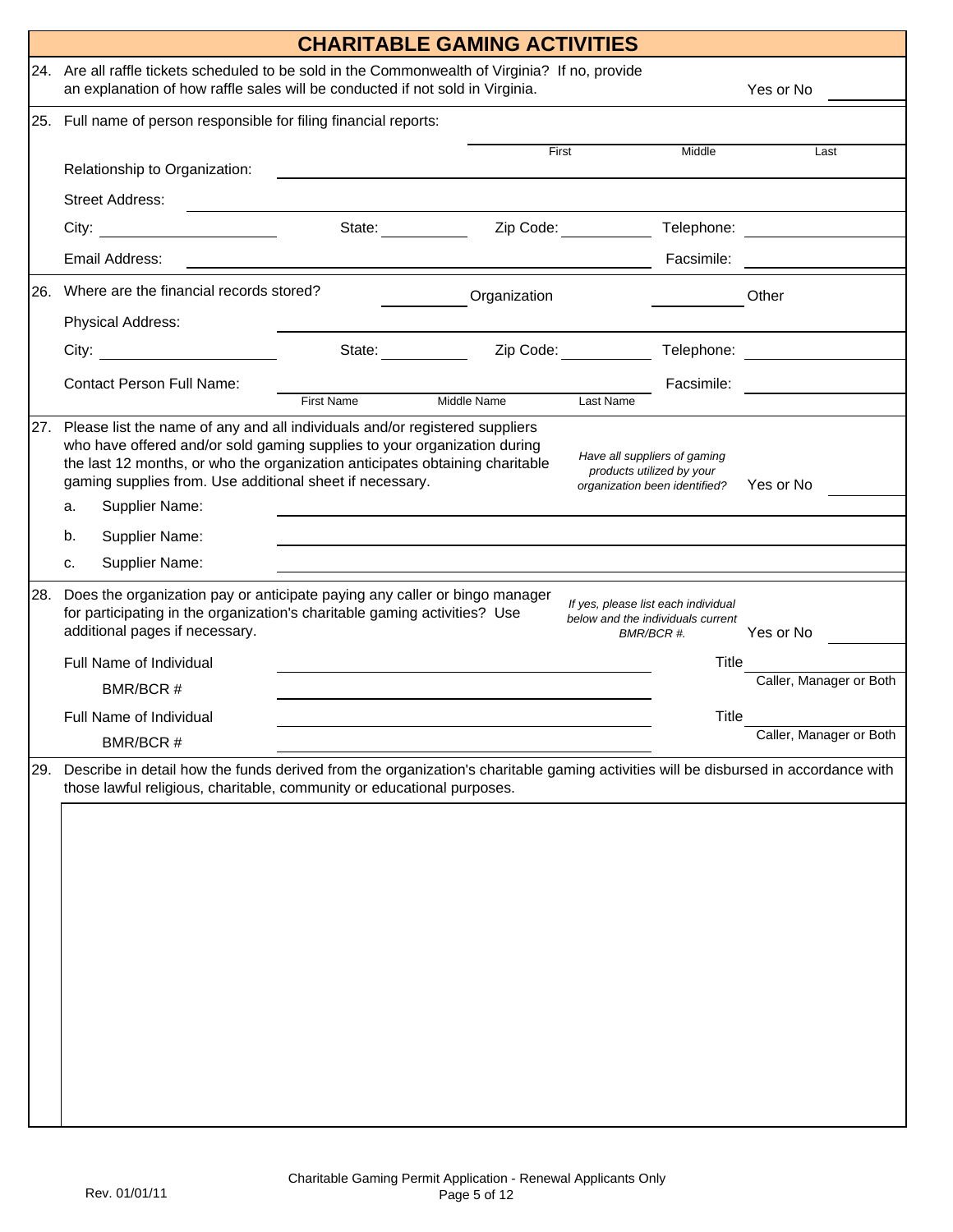#### **FOR VOLUNTEER FIRE DEPARTMENTS AND RESCUE SQUADS EXEMPT FROM THE APPLICATION FEE UNDER § 15.2-955 OF THE CODE OF VIRGINIA, 1950, AS AMENDED.**

| 30. Is the applicant organization currently recognized in accordance with Section 15.2-955 by<br>an ordinance or resolution by a political subdivision where the organization is located as<br>being part of the safety program of the political subdivision? | Yes or No                      |
|---------------------------------------------------------------------------------------------------------------------------------------------------------------------------------------------------------------------------------------------------------------|--------------------------------|
| 31. Date the organization was recognized in accordance with Section 15.2-955 by an<br>ordinance or resolution by a political subdivision where the organization is located as<br>being part of the safety program of the political subdivision.               |                                |
|                                                                                                                                                                                                                                                               | Month/Date/Year                |
| 32. Name of political subdivision that has recognized the applicant organization as being part<br>of its safety program.                                                                                                                                      |                                |
|                                                                                                                                                                                                                                                               | County, City or Town           |
| 33. Provide a copy of the dated ordinance or resolution issued by the above referenced<br>political subdivision that designates the applicant organization as being part of the safety<br>program of the political subdivision.                               | Copy<br>attached?<br>Yes or No |
| <b>FOR OCG USE ONLY</b>                                                                                                                                                                                                                                       |                                |
| Gaming Locality City/County Code:<br>Organization Locality City/County Code:                                                                                                                                                                                  |                                |
| <b>CONTINUE TO NEXT PAGE</b>                                                                                                                                                                                                                                  |                                |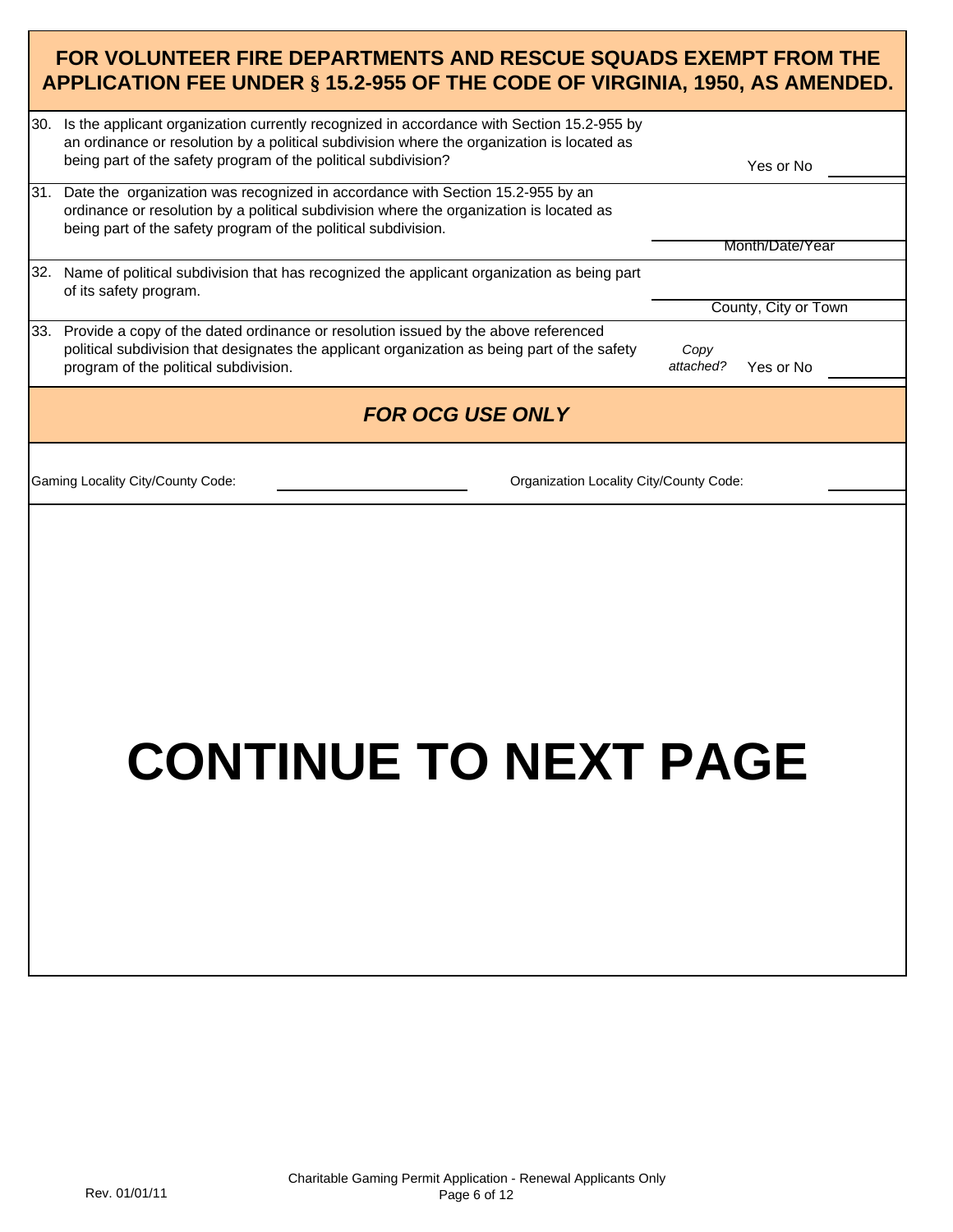## **IMPORTANT NOTICE TO ALL APPLICANT ORGANIZATIONS**

*All organizations conducting charitable gaming must file quarterly reports beginning with the month they (1) conduct bingo or (2) begin raffle sales, and each quarter thereafter as long as they have charitable gaming receipts or disbursements, and must file the annual report as prescribed by law. Failure to do so will result in the automatic revocation of the organization's charitable gaming permit in accordance with Section 18.2-340.30.E. of the Code of Virginia.*

**Organizations are required to file reports by the following dates:**

## *Quarterly Report Period*

July 1 - September 30 January 1 - March 31 April 1 - June 30 October 1 - December 31

January 1 through December 31

*Quarterly Report Due Date*

June 1 September 1 December 1 March 1

*Annual Report Period Annual Report Due Date*

March 15

# \$25.00 per day late filing penalty.

To obtain the Financial Reporting Forms, please visit OCG's web site at www.vdacs.virginia.gov/gaming or call (804) 371-0495.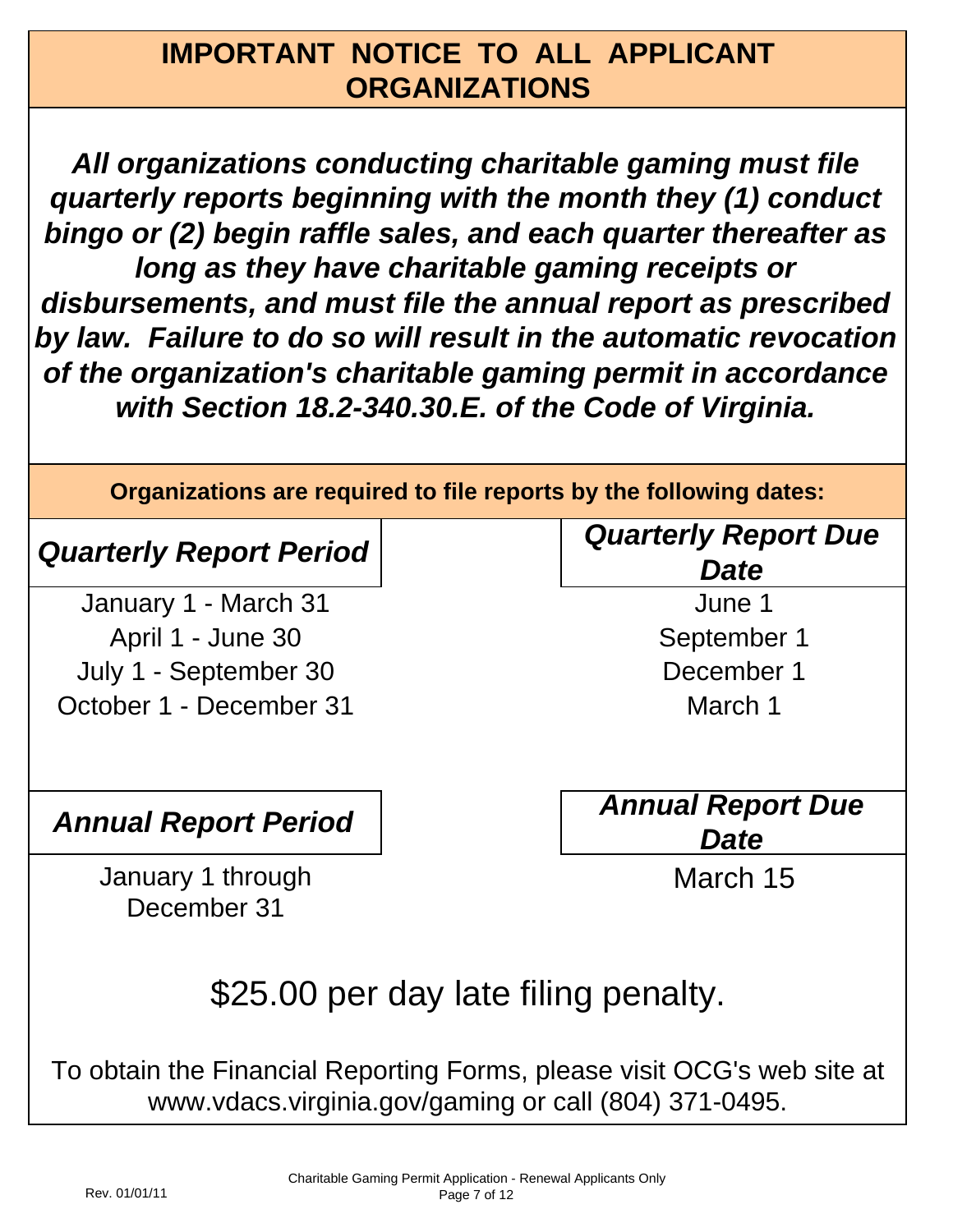#### **PERSONNEL INFORMATION**

Section 18.2-340.25, Code of Virginia, 1950, as amended, provides that no charitable gaming license can be issued prior to a reasonable investigation conducted by the Office of Charitable Gaming.

#### *Complete the following information for the (1) President, (2) Treasurer/Financial Officer, or their equivalent position, and (3) Each Game Manager.*

Answer each section in its entirety. *FULL PROPER LEGAL NAMES* must be provided -- *applications with initials or incomplete responses will delay processing of the application* . **If an individual has no middle name, then insert "NMN" (No Middle Name)**. The social security numbers and dates of birth of all individuals must be provided in order for this application to be considered complete.

I understand that I am required to submit a Personnel Information Update Form for any change in the Organization's President, Treasurer/Financial Officer, or their equivalent position, or Game Manager after submission of this Renewal Application, and immediately upon any change in any of the above designated officers. The Personnel Information Update Form is available under "Licensing Forms" on OCG's web site at www.vdacs.virginia.gov/gaming.

#### *Position Codes: (Check the appropriate box for each applicable individual, or its equivalent position)*

|                                                        | President/Commander/<br>Governor/Exalted Ruler, etc. |                                                                                                                                                                                                                                                                                                                                                                                    | <b>Treasurer/Financial Officer</b> |          |                        | Game Manager(s)/ Bingo<br>Manager(s) |
|--------------------------------------------------------|------------------------------------------------------|------------------------------------------------------------------------------------------------------------------------------------------------------------------------------------------------------------------------------------------------------------------------------------------------------------------------------------------------------------------------------------|------------------------------------|----------|------------------------|--------------------------------------|
| Signature:                                             |                                                      | <u> 1989 - John Stein, marking and de britannich and de britannich and de britannich and de britannich and de br</u>                                                                                                                                                                                                                                                               |                                    |          | Date:                  |                                      |
| Full Name:                                             |                                                      |                                                                                                                                                                                                                                                                                                                                                                                    |                                    |          | Organization<br>Title: |                                      |
|                                                        | Complete First Name                                  | Complete Middle Name                                                                                                                                                                                                                                                                                                                                                               | Complete Last Name                 |          |                        |                                      |
| Complete Term of Office Holder:                        |                                                      | Begin Term Date:<br>Date of                                                                                                                                                                                                                                                                                                                                                        | Month/Date/Year                    |          | End Term Date:         | Month/Date/Year                      |
| Social Security No.:                                   |                                                      | Birth:                                                                                                                                                                                                                                                                                                                                                                             |                                    |          | Race: $\frac{\ }{\ }$  | Sex:                                 |
| <b>Physical Home</b><br>Address:                       |                                                      |                                                                                                                                                                                                                                                                                                                                                                                    |                                    |          |                        |                                      |
| City:                                                  |                                                      |                                                                                                                                                                                                                                                                                                                                                                                    |                                    | State:   |                        | Zip Code:                            |
| Daytime Contact No.:                                   |                                                      |                                                                                                                                                                                                                                                                                                                                                                                    |                                    | Fax No.: |                        |                                      |
| <b>IOther Contact No.:</b>                             |                                                      |                                                                                                                                                                                                                                                                                                                                                                                    |                                    |          |                        |                                      |
| E-Mail Address:                                        | (Please print)                                       |                                                                                                                                                                                                                                                                                                                                                                                    |                                    |          |                        |                                      |
|                                                        |                                                      |                                                                                                                                                                                                                                                                                                                                                                                    |                                    |          |                        |                                      |
| should be submitted as soon as the change takes place. |                                                      | NOTE: Organization's are required to submit a Personnel Information Update Form if there are any changes in the (1)<br>President, (2) the Treasurer/Financial officer, or its equivalent position, and (3) for any Game Manager after issuance of a<br>permit if the above referenced designated individuals listed in this application change or if officer elections occur. This |                                    |          |                        |                                      |
|                                                        |                                                      | Prior to issuance of a license and/or permit, the VDACS Office of Charitable Gaming reserves the right to request<br>additional information from those named in the "Personnel Information" section of this Charitable Gaming Permit<br><b>Application - Renewal Applicants Only.</b>                                                                                              |                                    |          |                        |                                      |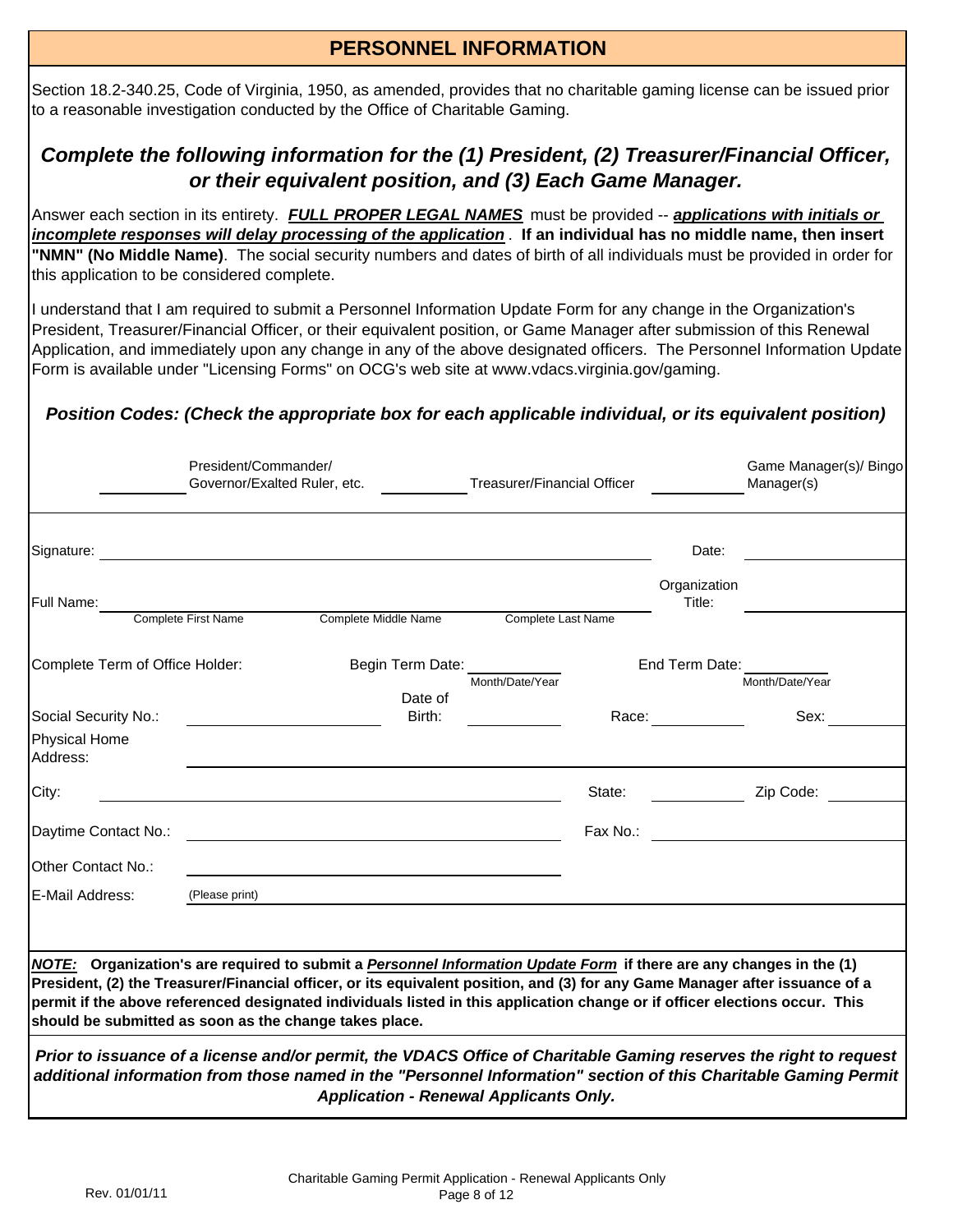## **THE PRESIDENT/CHIEF OFFICER, OR DESIGNEE, OF THE APPLICANT ORGANIZATION MUST PRINT HIS/HER NAME, AFFIX HIS/HER SIGNATURE, AND PROVIDE THE DATE.**

I hereby certify that all information provided in this application and attachments are true to the best of my knowledge, information and belief, that I have not knowingly made a false statement of material fact on this application, and that I have read and understand the terms and conditions as set out under the Code of Virginia and the VDACS Office of Charitable Gaming Rules and Regulations. I understand that untruthful or misleading answers are cause for denial of the charitable gaming permit. I also agree that the organization listed on this application and its officers, directors, members, and employees, will abide by all rules and regulations of the Department in the operation, management, and conduct of bingo game(s) and/or raffle(s) pursuant to the Code of Virginia, Chapter 8, Section 18.2-340.15, et seq.

| Signature: |                     |                      |                    | Date:        |  |
|------------|---------------------|----------------------|--------------------|--------------|--|
|            |                     |                      |                    | Organization |  |
| Full Name: | Complete First Name | Complete Middle Name | Complete Last Name | Title:       |  |
|            |                     |                      |                    |              |  |
|            |                     |                      |                    |              |  |
|            |                     |                      |                    |              |  |
|            |                     |                      |                    |              |  |
|            |                     |                      |                    |              |  |
|            |                     |                      |                    |              |  |
|            |                     |                      |                    |              |  |
|            |                     |                      |                    |              |  |
|            |                     |                      |                    |              |  |
|            |                     |                      |                    |              |  |
|            |                     |                      |                    |              |  |
|            |                     |                      |                    |              |  |
|            |                     |                      |                    |              |  |
|            |                     |                      |                    |              |  |
|            |                     |                      |                    |              |  |
|            |                     |                      |                    |              |  |
|            |                     |                      |                    |              |  |
|            |                     |                      |                    |              |  |
|            |                     |                      |                    |              |  |
|            |                     |                      |                    |              |  |
|            |                     |                      |                    |              |  |
|            |                     |                      |                    |              |  |
|            |                     |                      |                    |              |  |
|            |                     |                      |                    |              |  |
|            |                     |                      |                    |              |  |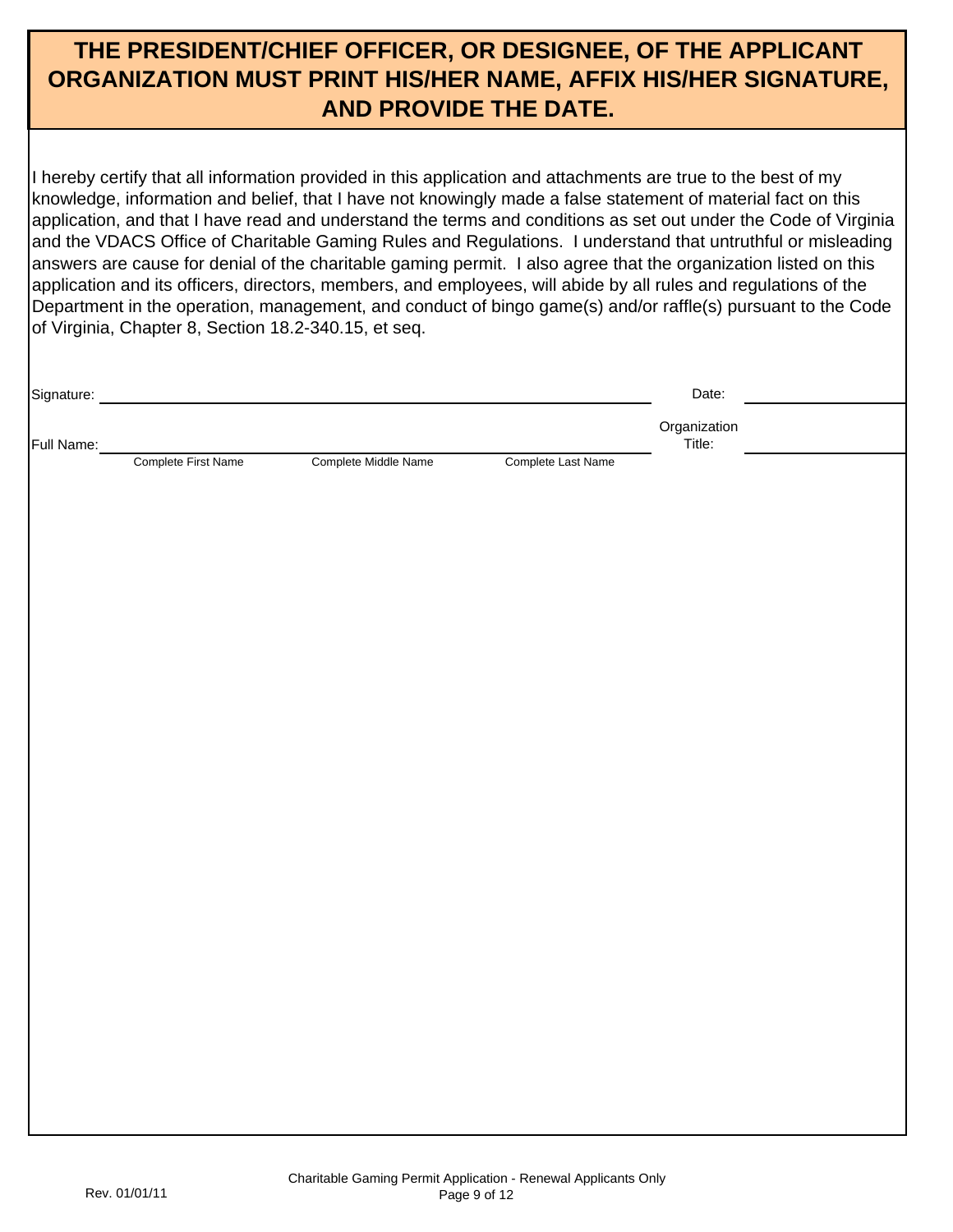# **SUPPLEMENTAL INFORMATION**

Use these forms only if the following circumstances apply: (1) the organization plans to conduct a stand alone raffle - separate and apart from their regularly permitted charitable gaming activities, or if this is the only type of event conducted during any permit term, or (2) Use the Instant Bingo, Pull Tab, and Seal Card Requirements Form only if the organization meets the requirements of Section 18.2-340.26:2 of the Code of Virginia.

- 1. Stand Alone Raffle Requirements
- 2. Instant Bingo, Pull Tab, and Seal Card Requirements For use only by an athletic association or booster club or a band booster club established solely to raise funds for school-sponsored athletic or band activities for a public school or private school accredited pursuant to Section 22.1-19 or to provide scholarships to students attending such school. This is limited to a single annual event a year.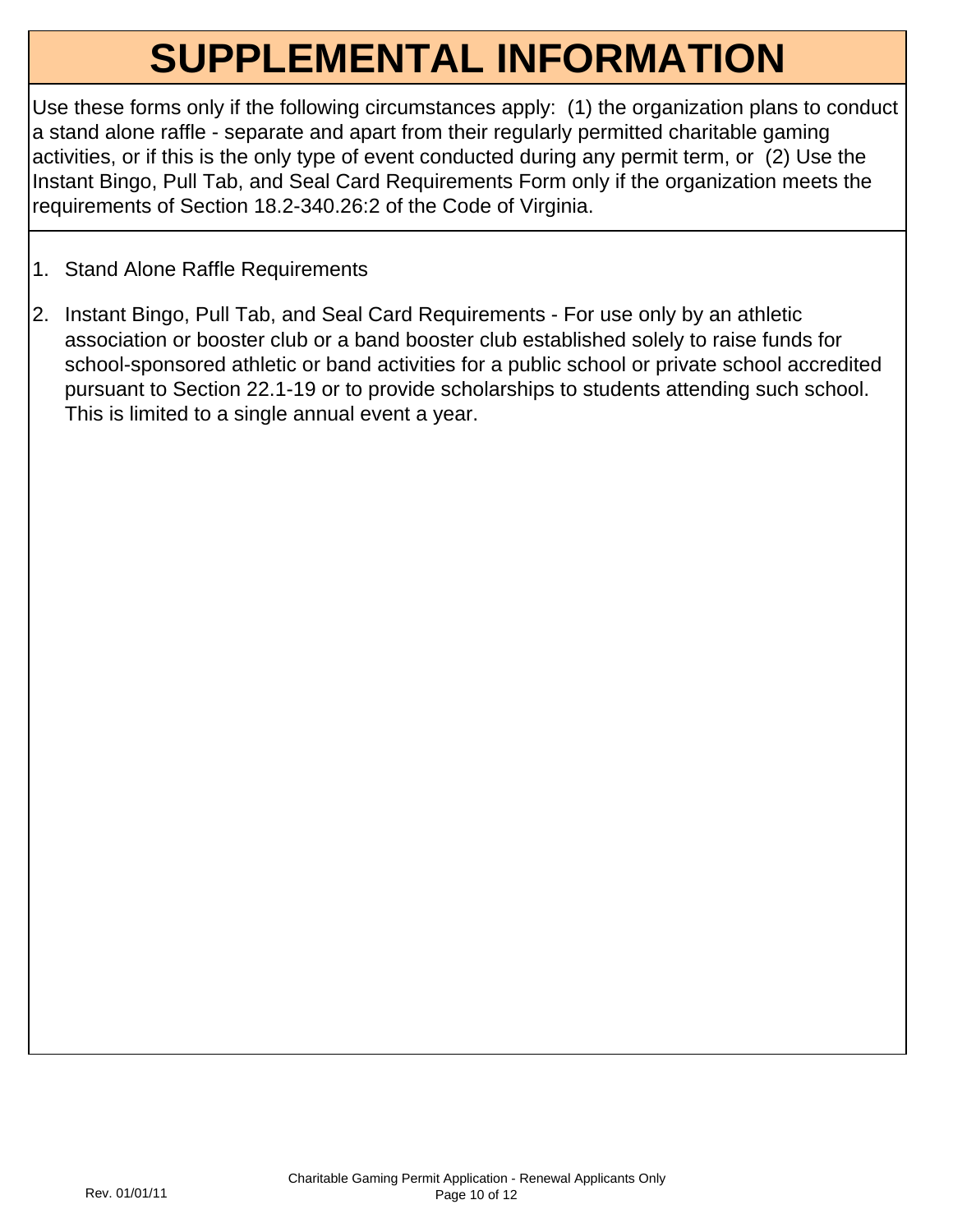|                                   | <b>STAND ALONE RAFFLE REQUIREMENTS</b>                                                                                                                                                                                                                                                                                                                                                                                                                                                                                                                                                                                                                                                                                                                                                                                                                                                                                                                                                                |  |  |  |  |  |  |
|-----------------------------------|-------------------------------------------------------------------------------------------------------------------------------------------------------------------------------------------------------------------------------------------------------------------------------------------------------------------------------------------------------------------------------------------------------------------------------------------------------------------------------------------------------------------------------------------------------------------------------------------------------------------------------------------------------------------------------------------------------------------------------------------------------------------------------------------------------------------------------------------------------------------------------------------------------------------------------------------------------------------------------------------------------|--|--|--|--|--|--|
|                                   | Information requested in this form must accompany the organization's application, or amendment request, if a stand alone raffle is<br>conducted. Please complete this form in its entirety for each stand alone raffle event the organization intends to conduct.                                                                                                                                                                                                                                                                                                                                                                                                                                                                                                                                                                                                                                                                                                                                     |  |  |  |  |  |  |
|                                   | <b>Raffle Tickets</b>                                                                                                                                                                                                                                                                                                                                                                                                                                                                                                                                                                                                                                                                                                                                                                                                                                                                                                                                                                                 |  |  |  |  |  |  |
|                                   | Attach a sample copy of each stand alone raffle ticket.                                                                                                                                                                                                                                                                                                                                                                                                                                                                                                                                                                                                                                                                                                                                                                                                                                                                                                                                               |  |  |  |  |  |  |
|                                   | Each raffle ticket must conform to the requirements of 11 VAC 15-22-70.C. of the Charitable Gaming Rules and Regulations, including,<br>but not limited to, raffle tickets being sequentially numbered and having a detachable section, with one portion going to the seller and<br>the other portion to the purchaser.                                                                                                                                                                                                                                                                                                                                                                                                                                                                                                                                                                                                                                                                               |  |  |  |  |  |  |
|                                   | The portion that goes to the <b>Purchaser</b> must<br>The portion that is retained by the <b>Seller</b> must include:<br>include, but is not limited to:<br>The purchasers name, complete address, and<br>The ticket number.<br>contact telephone number.<br>The selling price of each ticket.<br>The matching sequential ticket number to the<br>The prize(s) to be awarded.<br>portion provided to the purchaser.<br>The date, time, and name/address of<br>the physical location of the drawing.<br>The name, address and telephone<br>number of the organization.<br>The charitable gaming permit number<br>(after issuance by the Department).                                                                                                                                                                                                                                                                                                                                                   |  |  |  |  |  |  |
|                                   | NOTE: Raffle tickets may not be printed until the organization is authorized in writing to do so by the Department.                                                                                                                                                                                                                                                                                                                                                                                                                                                                                                                                                                                                                                                                                                                                                                                                                                                                                   |  |  |  |  |  |  |
|                                   | <b>Raffle Narrative</b>                                                                                                                                                                                                                                                                                                                                                                                                                                                                                                                                                                                                                                                                                                                                                                                                                                                                                                                                                                               |  |  |  |  |  |  |
|                                   | Please use a separate sheet to answer the following questions.                                                                                                                                                                                                                                                                                                                                                                                                                                                                                                                                                                                                                                                                                                                                                                                                                                                                                                                                        |  |  |  |  |  |  |
|                                   | Please provide a written narrative describing how the organization will conduct the raffle. Please be very specific and detailed. This<br>narrative must include, but is not limited to, the following:                                                                                                                                                                                                                                                                                                                                                                                                                                                                                                                                                                                                                                                                                                                                                                                               |  |  |  |  |  |  |
|                                   | Part 1 - Scope and Purpose of Raffle                                                                                                                                                                                                                                                                                                                                                                                                                                                                                                                                                                                                                                                                                                                                                                                                                                                                                                                                                                  |  |  |  |  |  |  |
| Α.<br>B.<br>C.<br>D.<br>E.        | How many raffle tickets will be printed?<br>How much will each raffle ticket cost?<br>What are the anticipated GROSS receipts (Multiply Line A by Line B)<br>What will happen if the raffle is not successful such as not all of the tickets are sold to pay for the raffle prize?<br>Please provide any other information pertinent to the scope and purpose of the raffle.                                                                                                                                                                                                                                                                                                                                                                                                                                                                                                                                                                                                                          |  |  |  |  |  |  |
|                                   | <b>Part 2 - Sales Distribution</b>                                                                                                                                                                                                                                                                                                                                                                                                                                                                                                                                                                                                                                                                                                                                                                                                                                                                                                                                                                    |  |  |  |  |  |  |
| Α.<br>В.<br>С.<br>D.<br>IE.<br>F. | How will the money be controlled?<br>How will the tickets be handled?<br>How exactly will the tickets be sold to the purchaser and how will the money be collected?<br>Does the organization anticipate selling tickets outside of the Commonwealth of Virginia? If yes, please provide a copy of the<br>permit authorizing the organization to sell tickets in each applicable state.<br>11 VAC 15-22-70.C. of the Charitable Gaming Rules and Regulations states, "[w]inning tickets and unsold tickets shall be maintained for three<br>years from the close of the fiscal year." Where does the organization plan to store these unsold and winning raffle tickets during this three year<br>time frame?<br>Please provide any other information pertinent to the sales distribution of the raffle ticket(s).                                                                                                                                                                                     |  |  |  |  |  |  |
|                                   | <b>Part 3 - Drawing Process and Prize Winners</b>                                                                                                                                                                                                                                                                                                                                                                                                                                                                                                                                                                                                                                                                                                                                                                                                                                                                                                                                                     |  |  |  |  |  |  |
| A.<br>B.                          | Who will conduct the raffle drawing?<br>Describe the drawing process.                                                                                                                                                                                                                                                                                                                                                                                                                                                                                                                                                                                                                                                                                                                                                                                                                                                                                                                                 |  |  |  |  |  |  |
| C.<br>D.                          | How will the prizes be distributed? Does the winner need to be present? How many days does the winner have to claim the prize? What<br>happens if the winner does not claim the prize?<br>Please provide any other information pertinent to the drawing process and/or prize winners of the raffle ticket(s).                                                                                                                                                                                                                                                                                                                                                                                                                                                                                                                                                                                                                                                                                         |  |  |  |  |  |  |
|                                   |                                                                                                                                                                                                                                                                                                                                                                                                                                                                                                                                                                                                                                                                                                                                                                                                                                                                                                                                                                                                       |  |  |  |  |  |  |
|                                   | <b>Other Required Information</b>                                                                                                                                                                                                                                                                                                                                                                                                                                                                                                                                                                                                                                                                                                                                                                                                                                                                                                                                                                     |  |  |  |  |  |  |
| A.<br>IB.                         | Attach a copy of the "House Rules" for each stand alone raffle. 11 VAC 15-22-50.A. of the Charitable Gaming Rules and Regulations state,<br>"Each organization shall adopt "House Rules" regarding conduct of the game. Such rules shall be consistent with the provisions of the law and<br>[the Charitable Gaming] regulations. "House Rules" shall be conspicuously posted or, at an organization's option, printed on the game program<br>[raffle ticket]."<br>Provide a letter of intent from the individual(s) or business(es) from which the prize(s) are being purchased/donated stating the terms and<br>conditions of the transaction(s). The letter needs to be written on the business(es) letterhead, signed, and dated. It should address the fair<br>market value of the item if it is being donated or the actual cost if it will be purchased by the organization. If the organization already owns and<br>has title to the prize, a copy of the original bill of sale will suffice. |  |  |  |  |  |  |
| C.<br>D.                          | If applicable, provide a copy of the written lease and/or agreement between the organization and the owners of the property where the drawing<br>will take place.<br>All organizations are responsible for ensuring compliance with all State and Federal laws in the conduct of their charitable gaming activities.                                                                                                                                                                                                                                                                                                                                                                                                                                                                                                                                                                                                                                                                                  |  |  |  |  |  |  |
|                                   |                                                                                                                                                                                                                                                                                                                                                                                                                                                                                                                                                                                                                                                                                                                                                                                                                                                                                                                                                                                                       |  |  |  |  |  |  |